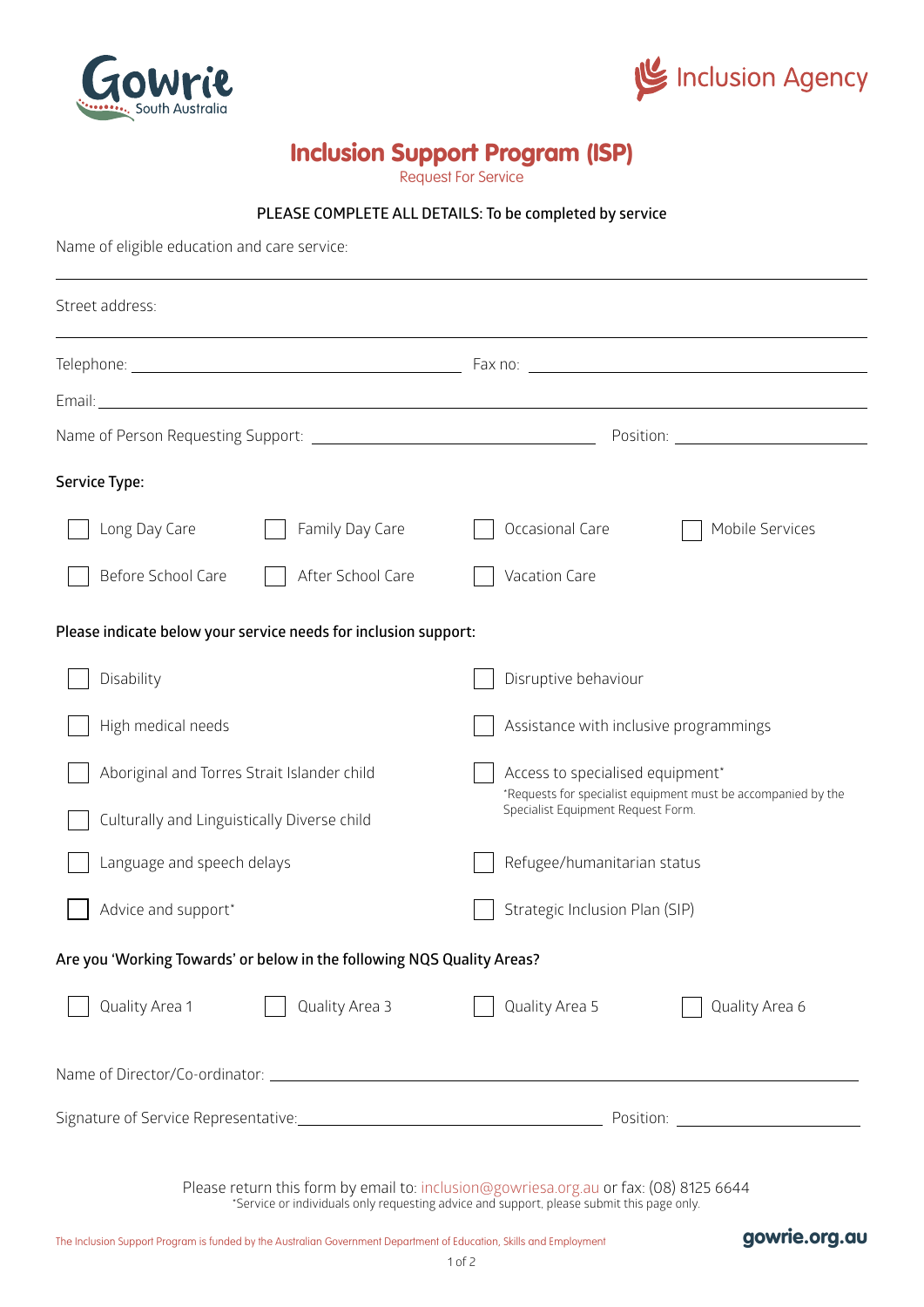



## Inclusion Support Program (ISP)

Further Details & Parent Guardian Information

#### **PLEASE COMPLETE ALL DETAILS: To be completed by families**

| Child's Details:                                                    |                                                                                                                       |                                               |          |        |          |
|---------------------------------------------------------------------|-----------------------------------------------------------------------------------------------------------------------|-----------------------------------------------|----------|--------|----------|
|                                                                     |                                                                                                                       |                                               |          |        |          |
| Date of Birth:<br><u> Albanya (Albanya)</u>                         | Nationality/s:                                                                                                        | <u> 1980 - Andrea Andrew Maria (h. 1980).</u> |          |        |          |
| Language/s spoken:                                                  | <u> 1989 - Johann Stoff, deutscher Stoffen und der Stoffen und der Stoffen und der Stoffen und der Stoffen und de</u> |                                               |          |        |          |
| Description of child's additional needs/ Diagnosis (If applicable): |                                                                                                                       |                                               |          |        |          |
|                                                                     |                                                                                                                       |                                               |          |        |          |
| Days of Attendance:<br>Monday<br>Tuesday $\vert \vert$              |                                                                                                                       | Wednesday                                     | Thursday |        | Friday   |
| Parent/Guardian(s) Details:                                         |                                                                                                                       |                                               |          |        |          |
|                                                                     |                                                                                                                       |                                               |          |        |          |
|                                                                     |                                                                                                                       |                                               |          |        |          |
| Relationship to child:<br>Parent                                    | Guardian                                                                                                              | Relationship to child:                        |          | Parent | Guardian |
| Other:<br><u> 1989 - Johann Barbara, martin amerikan basal da</u>   |                                                                                                                       |                                               |          |        |          |

#### Parent/Guardian Consent to Release Form

Your personal information may be used by the Inclusion Agency Gowrie SA for the purpose of providing support to the education and care service to include your child in the program.

We will only disclose your personal information where it is necessary for the purposes of providing services to benefit your child in complying with our legal obligations.

You may request access to your personal information and request that it be corrected at any time.

Gowrie SA abides by the SA Government Information Sharing Guidelines (ISG) for Promoting the Safety and Wellbeing of Children, Young People and their Families. This means we will work closely with other agencies to coordinate the best support for your child in the service.

If you wish to request access to or correct your personal information, or if you have any queries regarding the Privacy and Confidentiality Policy, please contact your education and service Director/Manager/Leader to facilitate this request.

- I agree to the education and care service discussing information about my child in order to provide the Inclusion Support Program.
- I agree to the Inclusion Agency Gowrie SA discussing strategies with educators to assist with the inclusion of my child into the education and care environment.
- I give permission for the Inclusion Agency staff to liaise with other services/agencies that are supporting the care of my child (e.g. Therapists working with our family).

| Name of child:                      | Date of birth: |  |  |  |
|-------------------------------------|----------------|--|--|--|
|                                     |                |  |  |  |
| Name of education and care service: |                |  |  |  |
| Signature(s) of parent/guardian:    | Date:          |  |  |  |